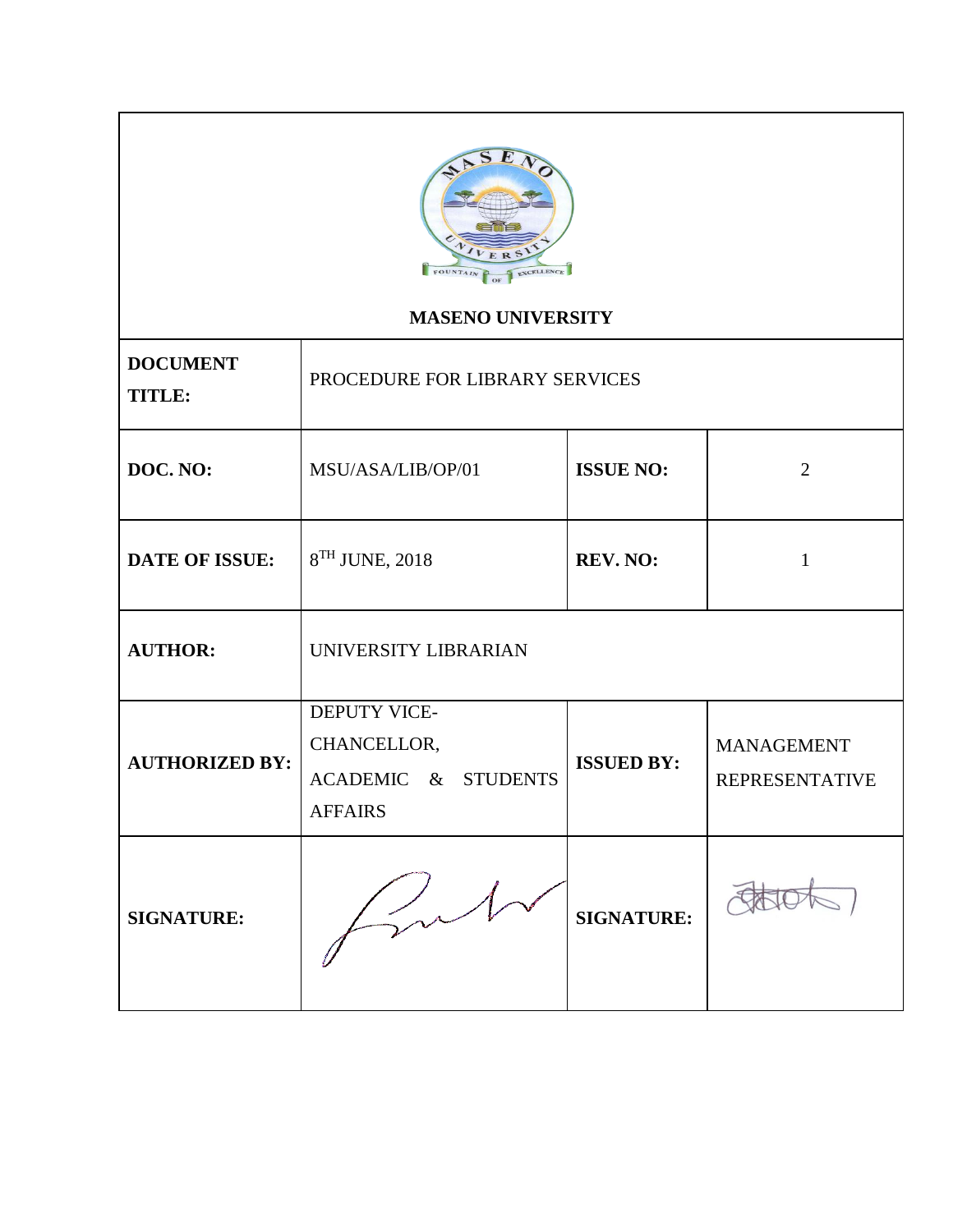| <b>DOCUMENT TITLE</b> | PROCEDURE FOR LIBRARY SERVICES |                  |  |
|-----------------------|--------------------------------|------------------|--|
| DOC. NO.              | MSU/ASA/LIB/OP/01              | <b>ISSUE NO:</b> |  |
| <b>DATE OF ISSUE</b>  | $8TH$ JUNE, 2018               | REV. NO:         |  |

# **0.1 DOCUMENT CHANGES**

| #                | <b>Date</b>  |                | <b>Details of Change</b>                                                                   | <b>Authorization</b> |
|------------------|--------------|----------------|--------------------------------------------------------------------------------------------|----------------------|
|                  | $(dd-mm-yy)$ | Page           | Clause/sub clause                                                                          | Title                |
| 1.               | 08/06/2018   | $\mathbf{1}$   | Inclusion of Author, Title and issuance by<br>MR on cover page                             | DVC ASA              |
| 2.               | 08/06/2018   | $\overline{2}$ | Clause 0.2 reviewed to state the procedure<br>shall be available on the University website | <b>DVC ASA</b>       |
| 3.               | 08/06/2018   | $\overline{2}$ | 0.1 Inclusion of page and title columns in<br>document change table                        | <b>DVC ASA</b>       |
| $\overline{4}$ . | 08/06/2018   | $2 - 8$        | Rearrangement of clauses as a result of<br>omission of title that was previously clause 1  | <b>DVC ASA</b>       |
| 5.               | 08/06/2018   | $\overline{2}$ | Omission of title hence purpose becomes<br>clause 1.0                                      | <b>DVC ASA</b>       |
| 6.               | 08/06/2018   | 2              | 1.0 omission of title.                                                                     | <b>DVC ASA</b>       |
| 7.               | 08/06/2018   | $\overline{3}$ | 3.1 and 3.9 Reference to ISO 9001:2015<br>Standard and MSU/VC/MR/OP/01                     | <b>DVC ASA</b>       |
| 8.               | 08/06/2018   | All            | Change of font type and size                                                               | <b>DVC ASA</b>       |

# **0.2 DOCUMENT DISTRIBUTION**

This procedure shall be available on the University website for authorized users

# **1.0 PURPOSE:**

To ensure that Library Information resources are organized efficiently to facilitate easy access to users.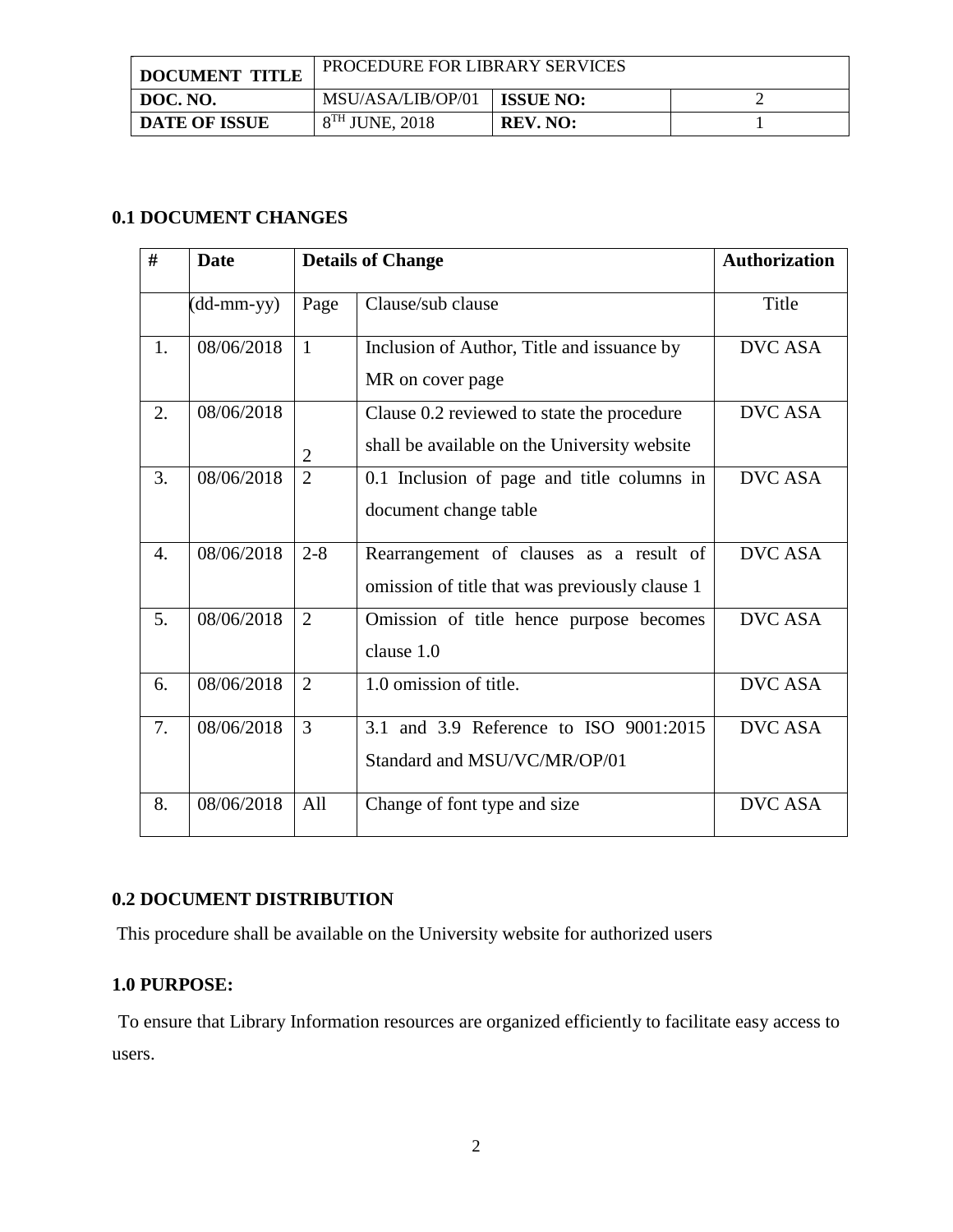| <b>DOCUMENT TITLE</b> | PROCEDURE FOR LIBRARY SERVICES |                  |  |
|-----------------------|--------------------------------|------------------|--|
| DOC. NO.              | MSU/ASA/LIB/OP/01              | <b>ISSUE NO:</b> |  |
| <b>DATE OF ISSUE</b>  | $8TH$ JUNE, 2018               | <b>REV. NO:</b>  |  |

## **2.0 SCOPE:**

This procedure covers selection, ordering, receiving, processing, organizing and use of information resources in the University Libraries.

## **3.0 REFERENCE:**

- 3.1 ISO 9001-2015: Quality Management System requirements
- 3.2 Maseno University Quality manual
- 3.3 Liberty Acquisition manual
- 3.4 Liberty Catalogue manual
- 3.5 Anglo American Cataloguing rules
- 3.6 Library Guide
- 3.7 University Calendar
- 3.8 Student Handbook
- 3.9 MSU/VC/MR/OP/01

## **4.0 TERMS AND DEFINITION / ABBREVIATIONS**

- 4.1 AACR Anglo American Cataloguing rules
- 4.2 Book binding Reinforce torn and worn out books to usable state
- 4.3Book donation -Books given for free to other institutions that place a request
- 4.4 UL University librarian
- 4.5 AcqL Acquisitions librarian
- 4.6 AsstL Assistant Librarian
- 4.7 SLA Senior Library Assistant
- 4.8 LCCS –Library of Congress Classification Scheme
- 4.9 LAsst Library Assistant
- 4.10 LAtt Library Attendant
- 4.11 LI Librarian in-charge
- 4.12 PL Periodicals Librarian
- 4.13 SAL Senior Assistant Librarian
- 4.14 HB Head Binder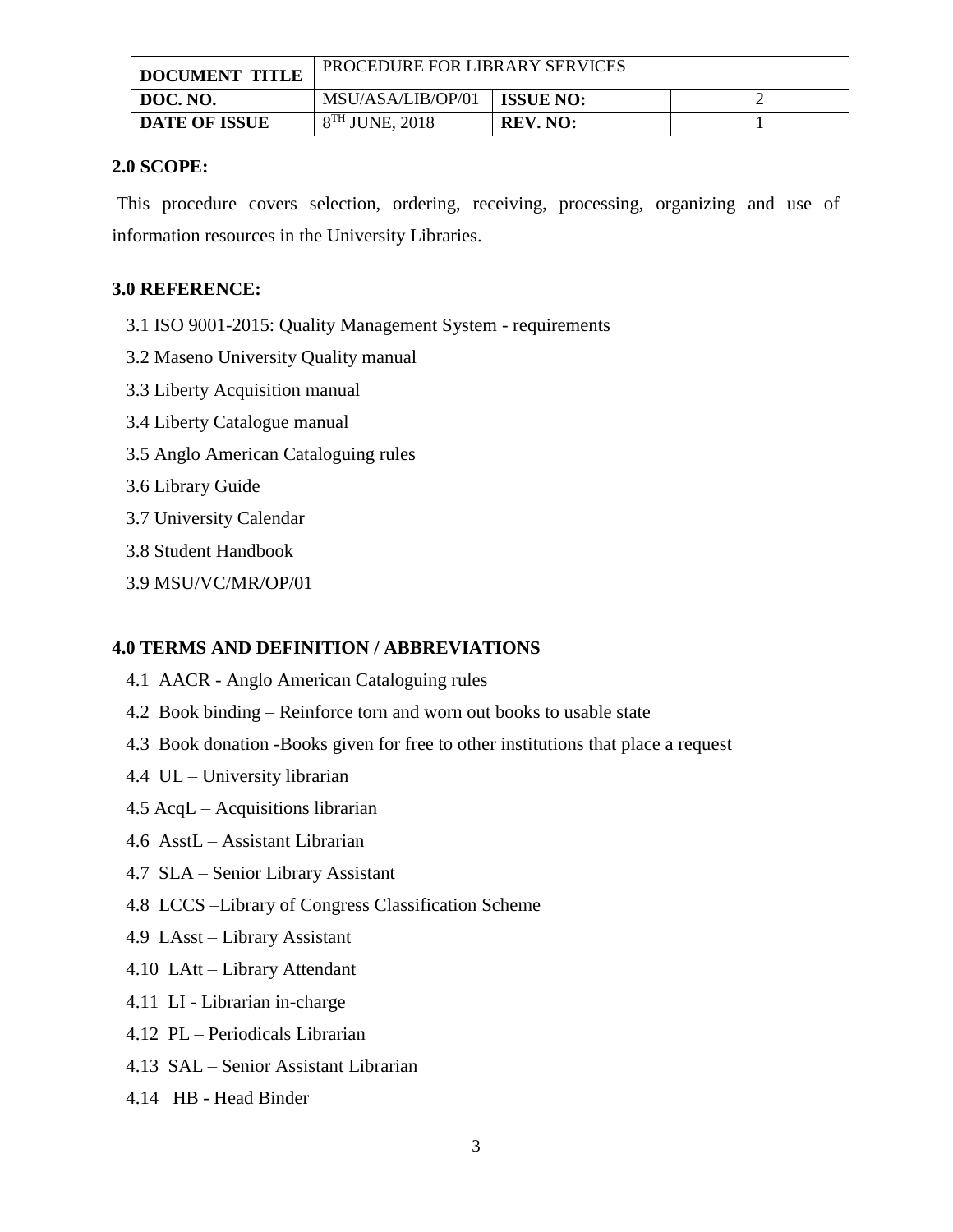| <b>DOCUMENT TITLE</b> | <b>PROCEDURE FOR LIBRARY SERVICES</b> |                  |  |
|-----------------------|---------------------------------------|------------------|--|
| DOC. NO.              | MSU/ASA/LIB/OP/01                     | <b>ISSUE NO:</b> |  |
| <b>DATE OF ISSUE</b>  | $8TH$ JUNE, 2018                      | <b>REV. NO:</b>  |  |

#### **5.0 Responsibilities**

The University Librarian shall be responsible for the implementation and effective supervision of this procedure.

### **6.0 METHOD**

### **6.1 Acquisition of Reading Materials in the Library**

- 6.1.1 The AcqL shall send out the publishers' catalogue to all the Departments and Schools to make their selection.
- 6.1.2 The AcqL shall receive selected titles for order from the departments and schools.
- 6.1.3 The AcqL shall confirm the selected titles with the shelf list catalogue.
- 6.1.4 The AcqL shall compile and forward the listed titles for approval by the UL.
- 6.1.5 AcqL shall forward the list to the publishers after approval by the UL.
- 6.1.6 The publishers shall send an invoice together with selected titles to the UL for processing.
- 6.1.7 UL shall approve the invoice and forward to finance office for payment

### **6.2 Classification of Information Materials**

- 6.2.1 The SLA shall sort out information materials to be classified by subject.
- 6.2.2 The SLA shall assign call numbers to the information material.
- 6.2.3 The AsstL shall verify that information materials have been properly classified.
- 6.2.4 The AsstL shall then release the information materials for circulation.

#### **6.3 Cataloguing of Information Materials**

- 6.3.1 The SAL shall avail books to be catalogued.
- 6.3.2 The SLA shall catalog the books.
- 6.3.3 The list of catalogued books shall be typed by the Library typist.
- 6.3.4 The L Asst. shall check the catalogued information materials and release them for circulation.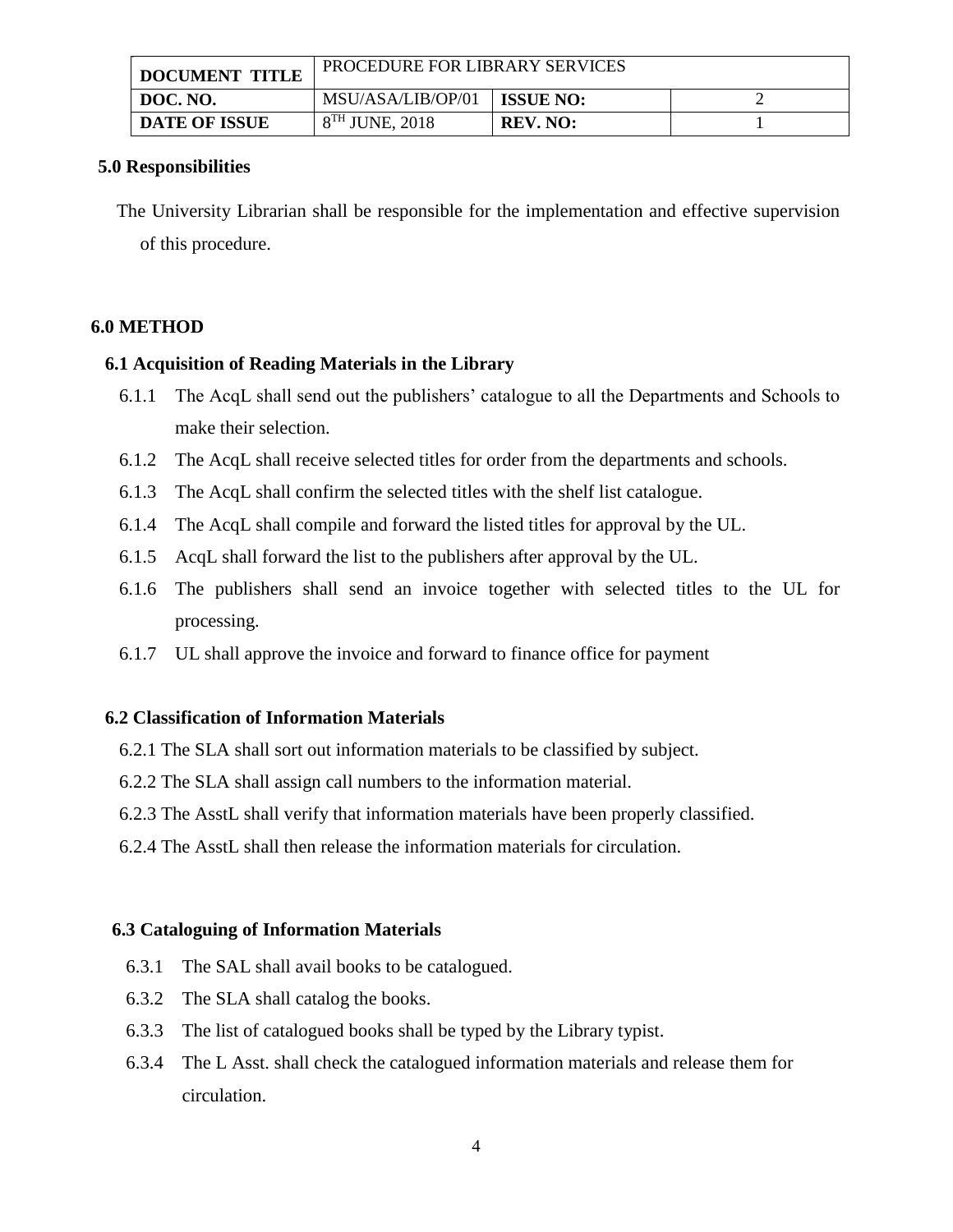| <b>DOCUMENT TITLE</b> | <b>PROCEDURE FOR LIBRARY SERVICES</b> |                  |  |
|-----------------------|---------------------------------------|------------------|--|
| DOC. NO.              | MSU/ASA/LIB/OP/01                     | <b>ISSUE NO:</b> |  |
| <b>DATE OF ISSUE</b>  | $8TH$ JUNE, 2018                      | <b>REV. NO:</b>  |  |

#### **6.4 Book Checking**

- 6.4.1 The SLA shall ensure that the information materials have been properly classified and catalogued before the final checking.
- 6.4.2 The SAL shall check the finer detail of the information materials to ensure its completeness before releasing it for use.

### **6.5 Library Membership**

- 6.5.1 UL shall receive the applicants' requests for membership.
- 6.5.2 UL shall send the requests to the SLA for action.
- 6.5.3 The SLA shall verify the forms to ensure that they are duly filled.
- 6.5.4 SLA shall have the forms typed, signed and issued.

#### **6.6 Non – Library Members**

- 6.6.1 The UL shall receive the applicants' requests for membership.
- 6.6.2 The UL shall recommend the acceptability for membership.
- 6.6.3 The SLA shall ensure that the non-library members are accorded the necessary assistance as per the rules and regulations of the library.

#### **6.7 Library Orientation**

- 6.7.1 The SLA shall assemble the Library members for orientation.
- 6.7.2 The SLA shall ensure that all the Library members have been Oriented.
- 6.7.3 The SLA shall introduce the new members to the available library services and staff.

#### **6.8 Borrowing in the Library**

- 6.8.1 The UL shall ensure that enough information resources are available for borrowing.
- 6.8.2 The UL shall delegate the authority of lending to the Librarian in-charge.
- 6.8.3 The Librarian in -charge shall ensure that the materials to be borrowed are in usable state.
- 6.8.4 The library user shall search the catalogue to check whether what he/she wants to borrow is available.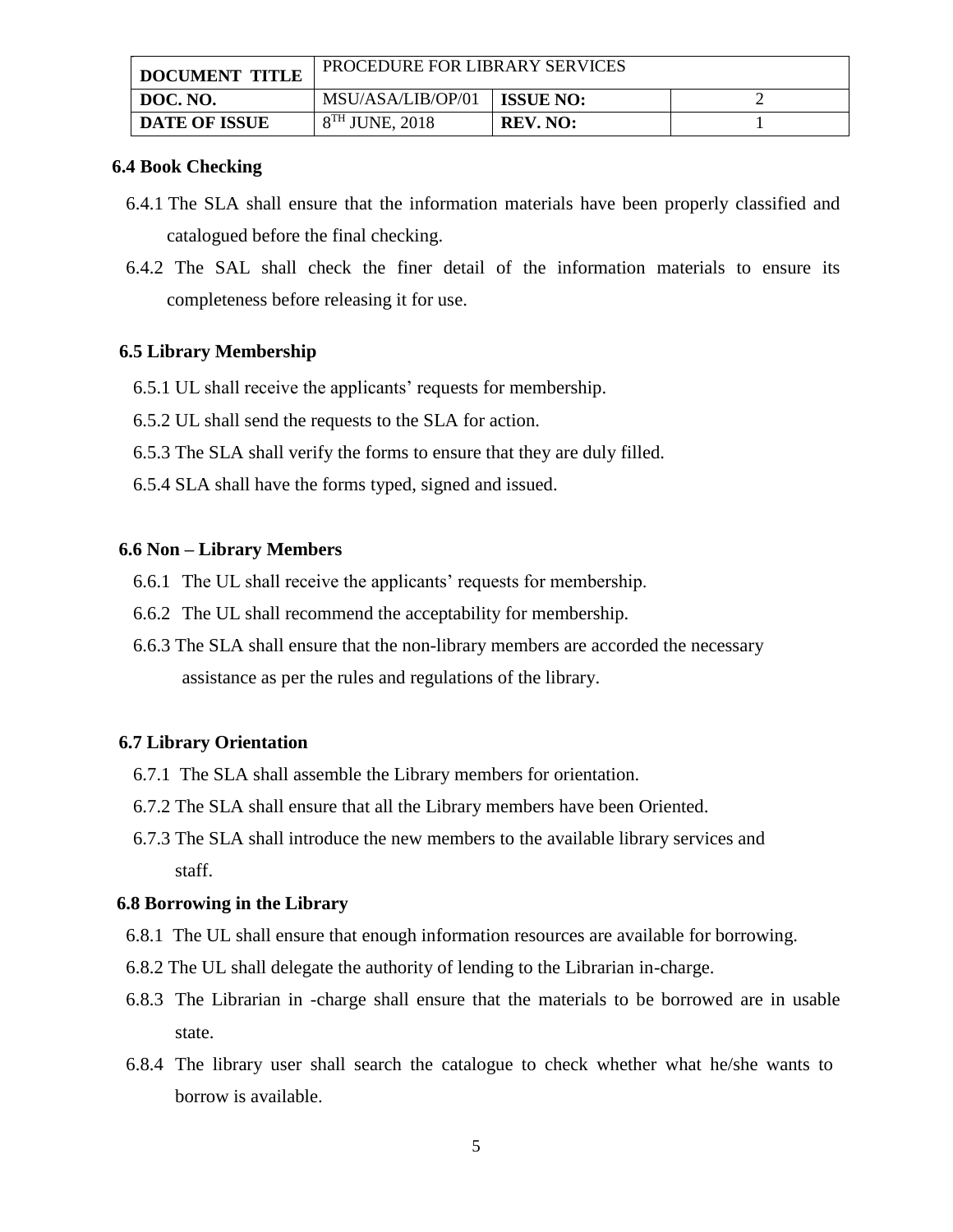| <b>DOCUMENT TITLE</b> | PROCEDURE FOR LIBRARY SERVICES |                  |  |
|-----------------------|--------------------------------|------------------|--|
| DOC. NO.              | MSU/ASA/LIB/OP/01              | <b>ISSUE NO:</b> |  |
| <b>DATE OF ISSUE</b>  | $8TH$ JUNE, 2018               | <b>REV. NO:</b>  |  |

- 6.8.5 The Library user shall then present the material to be borrowed to the LAsst for borrowing.
- 6.8.6 The LAsst shall check the physical condition of the material before lending.
- 6.8.7 The LAsst shall record and issue the information material to the Library user if in good condition.

## **6.9 Book Return to the Library**

- 6.9.1 The LAsst shall receive and inspect the book returned to the Library.
- 6.9.2 The LAsst shall retrieve the borrower's card and cross check it with the books returned.
- 6.9.3 The LAsst shall cancel the due date on the slip and record the returns on the counter duty report.
- 6.9.4 The LAsst shall reshelf the book.
- 6.9.5 The LI shall go through the records to ensure compliance.

### **6.10 Book Reservation and Recall Notice**

- 6.10.1 The LI shall check whether the material requested is in reserve or in circulation.
- 6.10.2 If in circulation, LI shall identified and notify the holder.
- 6.10.3 The LI or Library Assistant shall have the material returned and notify the reserve
- 6.10.4 The LA shall then issue the material to the reserve.

### **6.11 Book Overdue Notice**

- 6.11.1 The LAsst shall sort out all the borrowing tickets in the borrowing tray.
- 6.11.2 The LAsst shall fill in the overdue forms and forward them to the LI for signing.
- 6.11.3 The LA shall then send the overdue notice to the readers indicating when the books are supposed to be returned.
- 6.11.3 The UL shall impose a fine for any overdue or lost Book.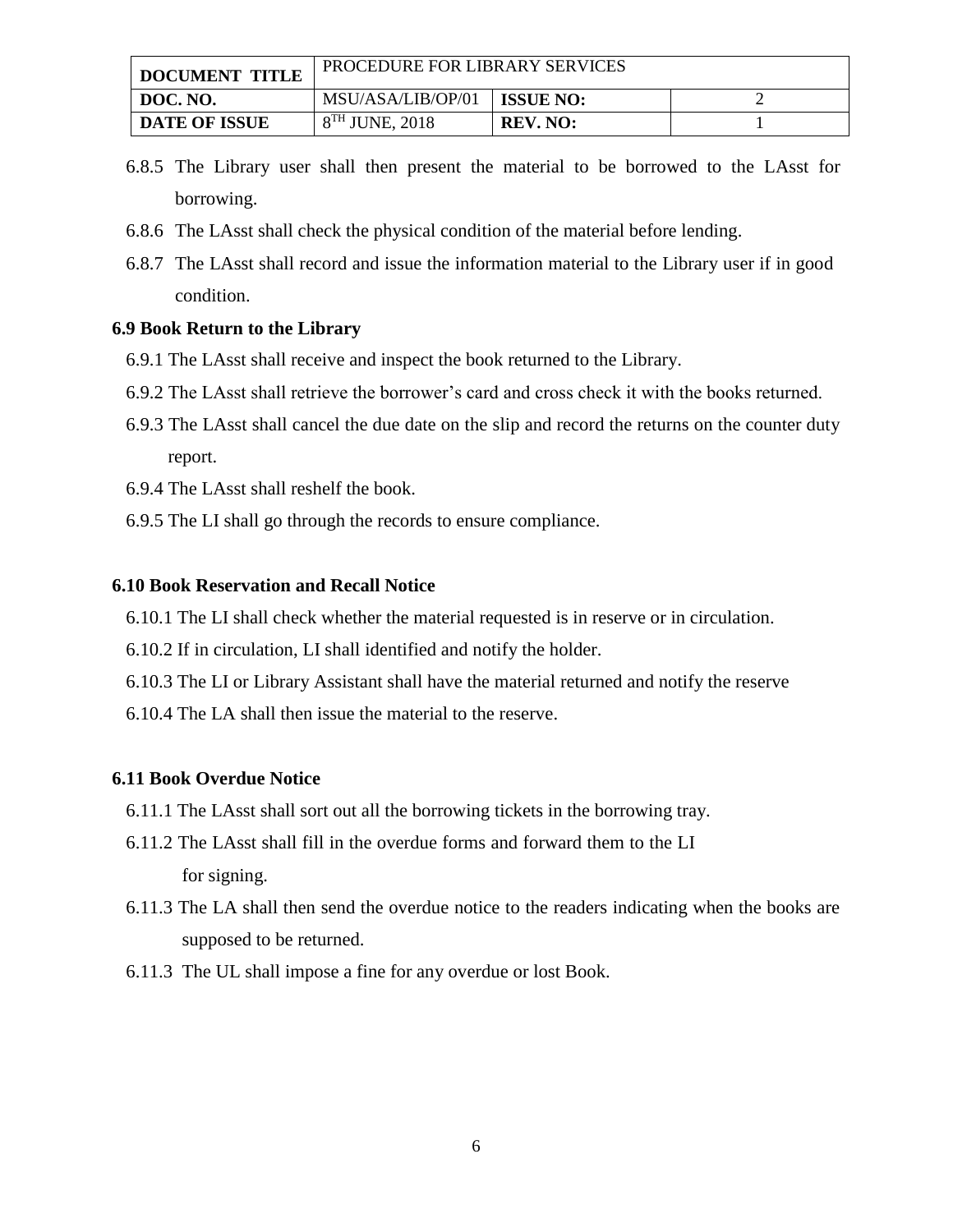| <b>DOCUMENT TITLE</b> | <b>PROCEDURE FOR LIBRARY SERVICES</b> |                  |  |
|-----------------------|---------------------------------------|------------------|--|
| DOC. NO.              | MSU/ASA/LIB/OP/01                     | <b>ISSUE NO:</b> |  |
| <b>DATE OF ISSUE</b>  | $8TH$ JUNE, 2018                      | <b>REV. NO:</b>  |  |

#### **6.12 Book Loss**

- 6.12.1 The Library member shall report loss of Library material to staff on duty.
- 6.12.2 The Library staff on duty shall take details of the resource and give a time frame for replacement.
- 6.12.3 The UL shall impose a replacement cost of the lost book.
- 6.12.4 The AL shall cost the book and order a new one.

#### **6.13 Library Book Weeding**

- 6.13.1 The Assistant Librarian shall identify the books for weeding.
- 6.13.2 If repairable the AL shall take them to the bindery for repair and thereafter for circulation.
- 6.13.3 The UL shall then withdraw title volume from shelf list and delete from the library system.
- 6.13.4 The AL shall then discard or donate the weeded books.

### **6.14 Book Donation**

- 6.14.1 The LI shall identify books that need to be donated and inform UL.
- 6.14.2 The UL shall receive donation requests from schools/organizations.
- 6.14.3 The Library committee shall vet the requests and make recommendations and approvals.
- 6.14.4 The books shall be selected and recorded in the donation register.
- 6.14.5 The UL shall communicate to the successful schools.

#### **6.15 Newspaper Indexing**

- 6.15.1 The PL shall identify the issues to be indexed in the newspaper.
- 6.15.2 The PL shall transfer the indexed items in the card or computer
- 6.15.3 The PL shall file and store alphabetically the indexed issues for easy retrieval.
- 6.15.4 The PL shall inform the users accordingly.